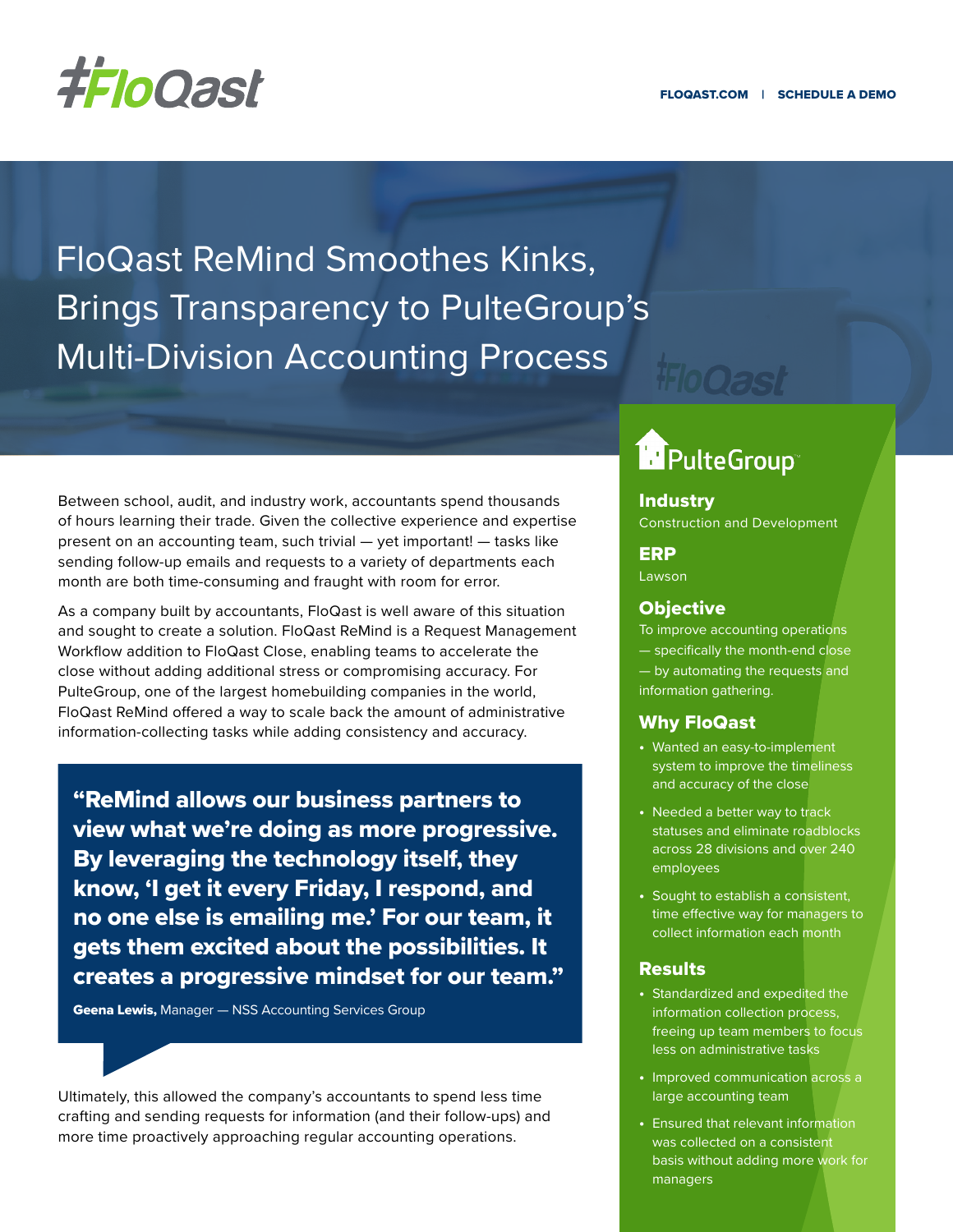## It Takes a Village

Headquartered in Atlanta, PulteGroup's accounting team of over 80 GL accountants works with 28 separate divisions and their finance teams on a monthly basis. To improve visibility into the monthend close, the company implemented FloQast's accounting workflow automation solution and saw results almost immediately.

responded, and I can see if we have responses from all 28 divisions. From a manager's perspective, it helps me to leverage that data so I can communicate to the powers that be: What do we need? When is it due? Why is it important? That has helped our division partners understand the importance of getting the information submitted on time. It's something about knowing that you're tracked that always gets a better response rate."

"The information capture is what really made it a game-changer. You can schedule emails, but you're still opening up each draft, copying and pasting the request, and scheduling. That takes a ton of time with a company of our size. With ReMind, the mass collection of the responses is key. The templates allow you to capture whatever additional data you need. The fact that it puts all the data into one sheet saves so much time."

**Geena Lewis, Manager - NSS Accounting Services Group** 

"Our implementation was very quick," said Geena Lewis, Manager — NSS Accounting Services Group. "Our Customer Success Manager was amazing, and we worked with the FloQast Support team to put together a very granular plan in terms of target dates and expectations. The overall transparency has been fantastic."

## Per My Last Email …

With so many divisions and the sheer number of stakeholders, instituting a consistent way for the accounting team to streamline the information request process was key. The only problem: There wasn't one. Like accounting teams everywhere, requesting information and the inevitable wave of follow-ups and reminders was a highly manual process.

"Every week, we have to submit this cash flow to our treasury team, which means we have to request [information] from our 28 different divisions several times a month. The divisions' responses were very sporadic and created a lot of extra work for everyone," said Geena. "Now, we can send requests through ReMind and we can gather all the information in aggregate. I can look and see if an individual has

## The Progressive Accounting Team

Further, Lewis said, ReMind offers greater transparency for all involved.

"ReMind allows our business partners to view what we're doing as more progressive. By leveraging the technology itself, they know, 'I get it every Friday, I respond, and no one else is emailing me.' For our team, it gets them excited about the possibilities. It creates a progressive mindset for our team. 'How else can we leverage a tool like this?' We leverage this technology to set it and forget it: 'I'll set it up now, I'll worry about it in 30 days.' But while I'm not thinking about it, it's doing the work for me. It's reminding people when they don't respond. If you want to be super aggressive it is going to remind you a thousand times that you haven't seen it."

Reflecting on ReMind's impact on the organization, Lewis was enthusiastic about the improvements the team has seen.

"The information capture is what really made it a gamechanger," said Lewis. "You can schedule emails, but you're still opening up each draft, copying and pasting the request, and scheduling. That takes a ton of time